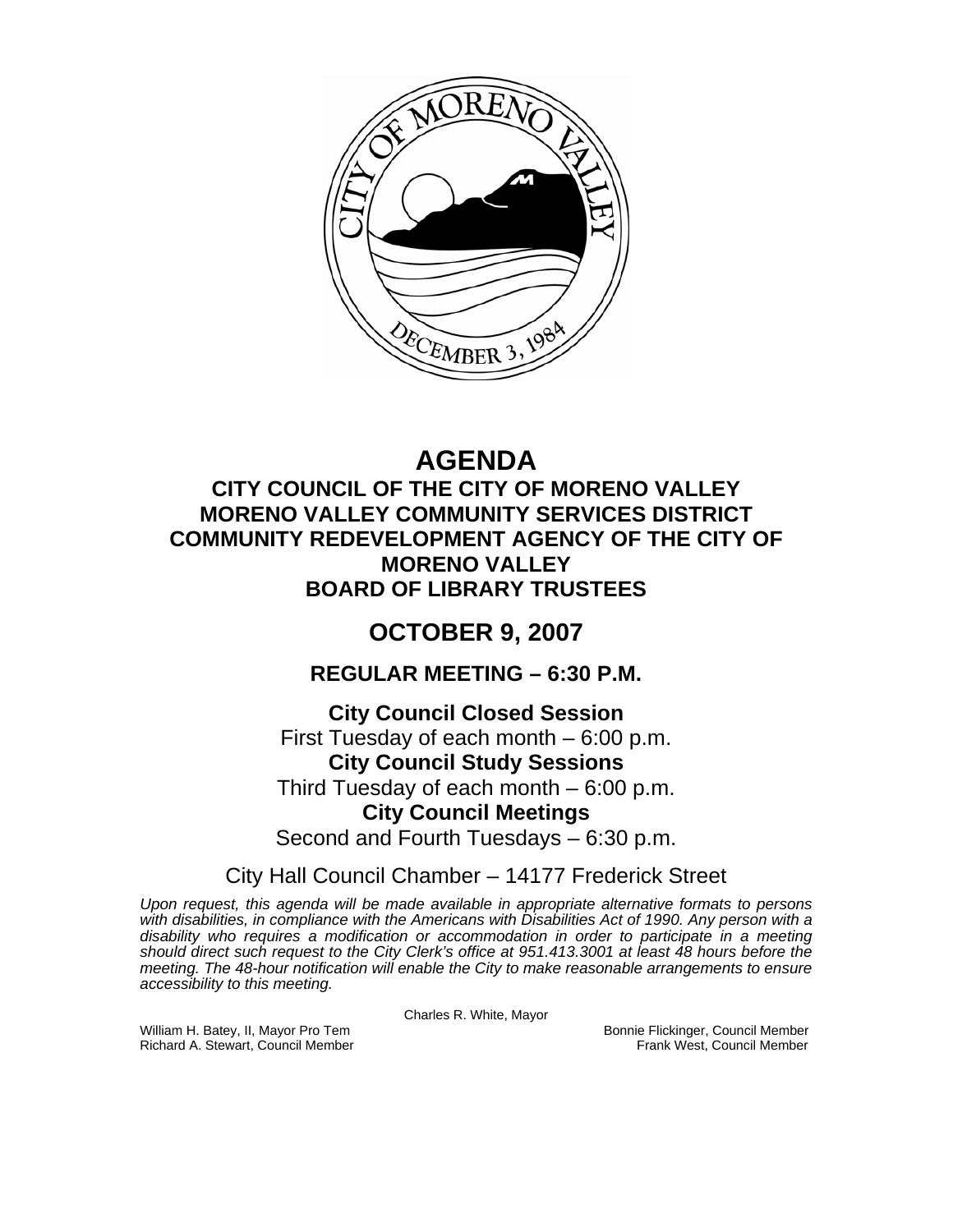#### **AGENDA JOINT MEETING OF THE CITY COUNCIL OF THE CITY OF MORENO VALLEY MORENO VALLEY COMMUNITY SERVICES DISTRICT COMMUNITY REDEVELOPMENT AGENCY OF THE CITY OF MORENO VALLEY, AND THE BOARD OF LIBRARY TRUSTEES**

#### **REGULAR MEETING - 6:30 P.M. OCTOBER 9, 2007**

**CALL TO ORDER** (Joint Meeting of the City Council, Community Services District, Community Redevelopment Agency, and the Board of Library Trustees actions taken at the Joint Meeting are those of the Agency indicated on each Agenda item)

## **PLEDGE OF ALLEGIANCE**

**INVOCATION** – Pastor Lupe Gonzalez, Templo De Milagros International

## **ROLL CALL**

#### **INTRODUCTIONS**

PUBLIC COMMENTS **ON MATTERS ON THE AGENDA** WILL BE TAKEN UP AS THE ITEM IS CALLED FOR BUSINESS, BETWEEN STAFF'S REPORT AND CITY COUNCIL DELIBERATION (SPEAKER SLIPS MAY BE TURNED IN UNTIL THE ITEM IS CALLED FOR BUSINESS.)

PUBLIC COMMENTS **ON MATTERS NOT ON THE AGENDA** UNDER THE JURISDICTION OF THE CITY COUNCIL WILL BE HEARD PRIOR TO CITY COUNCIL REPORTS AND CLOSING COMMENTS. IN THE EVENT THAT THE AGENDA ITEM FOR SUCH PUBLIC COMMENTS HAS NOT BEEN CALLED BY 9:00 P.M., IT SHALL BE CALLED AS THE NEXT ITEM OF BUSINESS FOLLOWING THE CONCLUSION OF ANY ITEM BEING HEARD AT 9:00 P.M. Those wishing to speak should submit a BLUE speaker slip to the Bailiff. There is a three-minute limit per person. All remarks and questions shall be addressed to the presiding officer or to the City Council and not to any individual Council member, staff member or other person.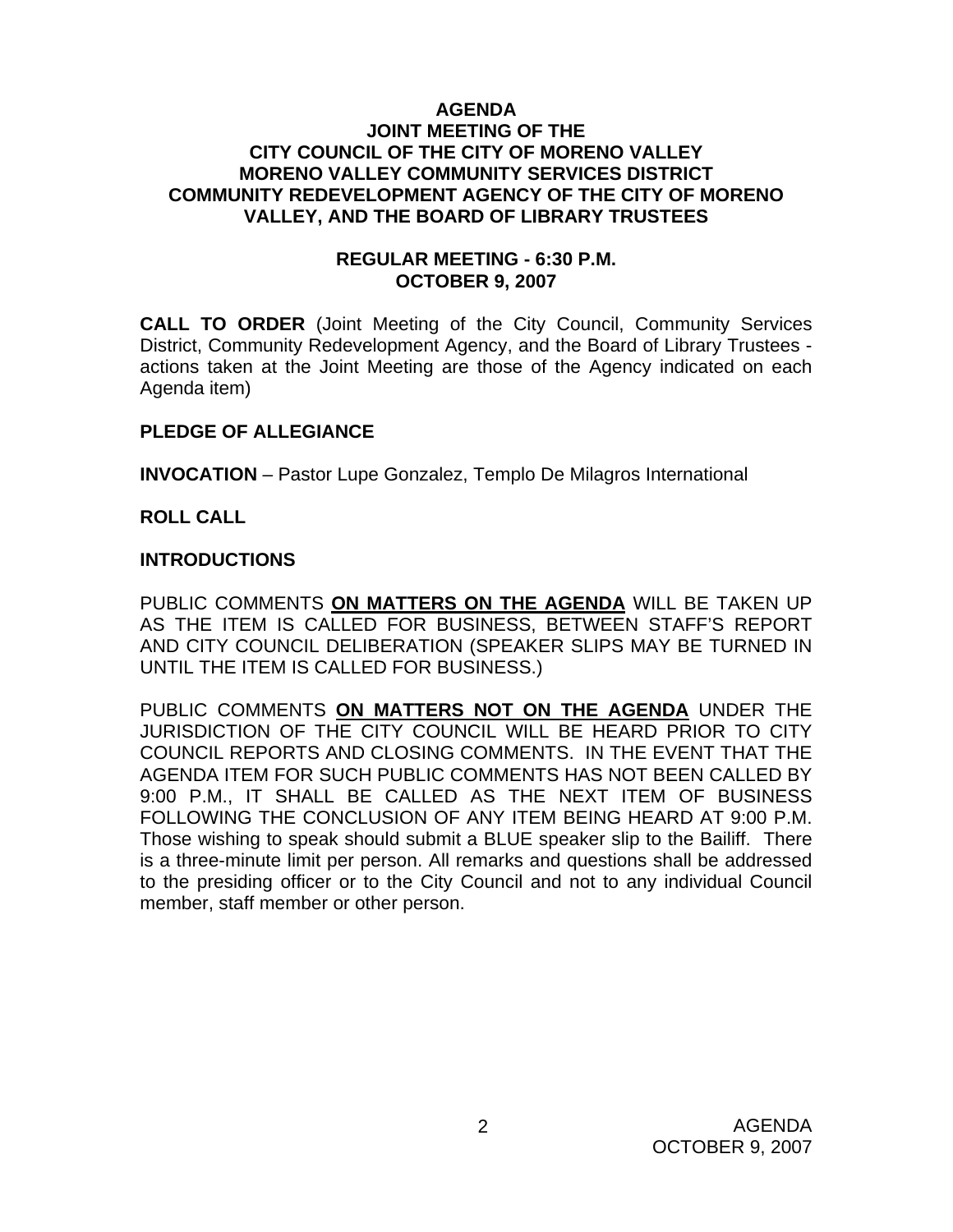## **JOINT CONSENT CALENDARS (SECTIONS A-D)**

All items listed under the Consent Calendars, Sections A, B, C, and D are considered to be routine and non-controversial, and may be enacted by one motion unless a member of the Council, Community Services District, Redevelopment Agency or the Board of Library Trustees requests that an item be removed for separate action. The motion to Adopt the Consent Calendars is deemed to be a separate motion by each Agency and shall be so recorded by the City Clerk. Items withdrawn for report or discussion will be heard after public hearing items.

## **A. CONSENT CALENDAR** - **CITY COUNCIL**

A1. ORDINANCES - READING BY TITLE ONLY

**Recommendation**: Waive reading of all Ordinances.

A2. MINUTES - REGULAR MEETING OF SEPTEMBER 25, 2007 (Report of: City Clerk's Department)

**Recommendation:** Approve as submitted.

 A3. 2007 LEGISLATIVE UPDATE (Report of: Assistant to the City Manager)

**Recommendation:** Receive and file the informational report.

A4. NO STOPPING ZONES ON CHAMPIONSHIP DRIVE NEAR ZAHARIAS STREET AND DORAL WAY (Report of: Public Works Department)

**Recommendation:** Adopt Resolution No. 2007-113 to establish No Stopping zones on Championship Drive at four locations during certain hours (as listed in the Resolution) and direct the City Traffic Engineer to install the respective No Stopping signs.

Resolution No. 2007-113

 A Resolution of the City Council of the City of Moreno Valley, California, to Establish No Stopping Zones on Championship Drive at Four Locations During the Hours of 10:00 PM to 6:00 AM

A5. TRACT MAP 30320 – REDUCE FAITHFUL PERFORMANCE BOND AND ADOPT THE RESOLUTION AUTHORIZING ACCEPTANCE OF THE PUBLIC IMPROVEMENTS AS COMPLETE AND ACCEPTING CORTE SOLEDAD, VIA ELEGANTE, CORTE SAN LEANDRO, CAMINO DEL REY, CALLE CAPISTRANO, CAMINO SAN SIMEON, VIA DE ANZA, AND THE PORTION OF LASSELLE STREET ASSOCIATED WITH THE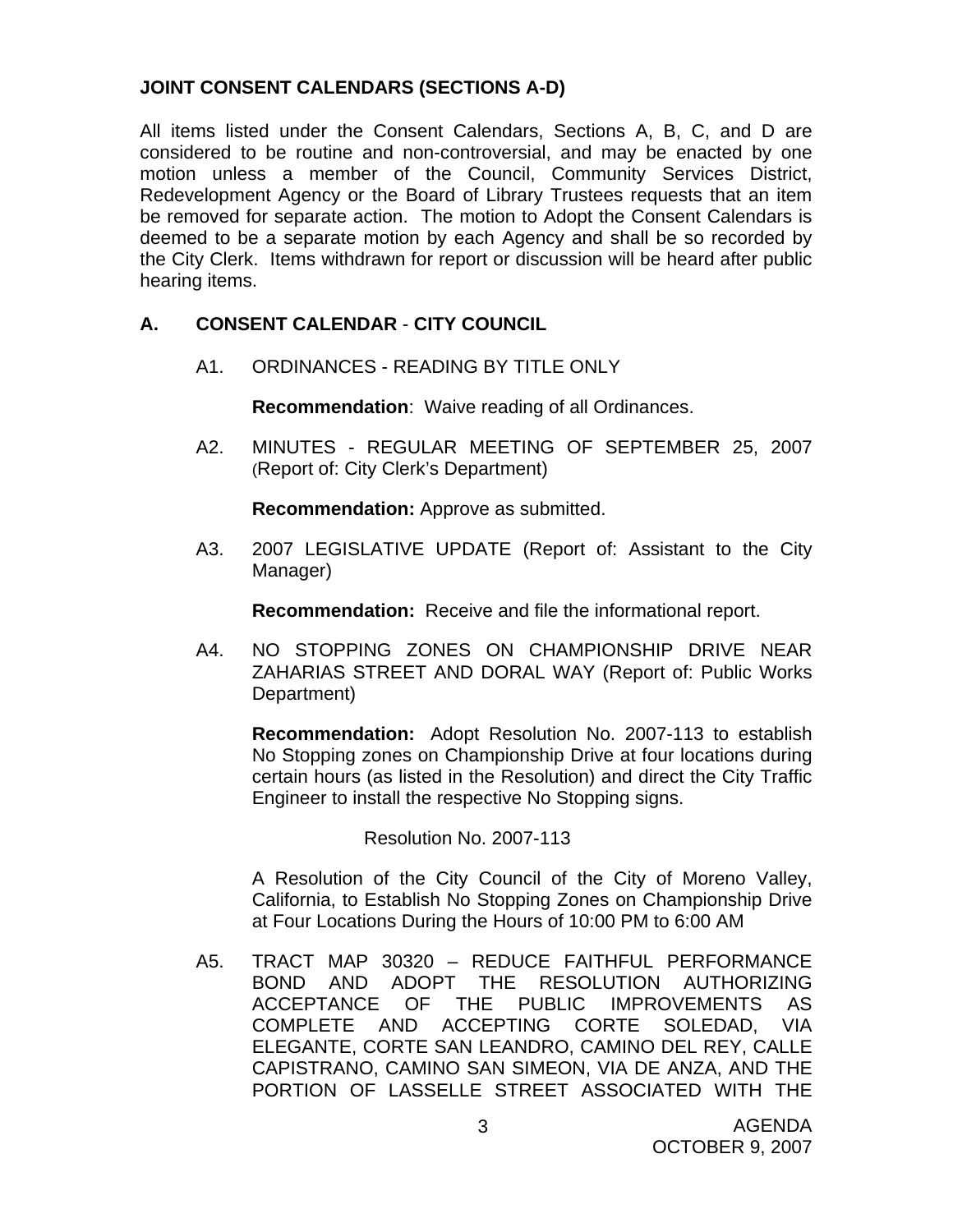PROJECT INTO THE CITY'S MAINTAINED STREET SYSTEM, DEVELOPER – KB HOMES COASTAL INC., WILDOMAR, CA 92595 (Report of: Public Works Department)

#### **Recommendation:**

1. Adopt Resolution No. 2007-114 authorizing the acceptance of the public improvements for Tract Map 30320 as complete and accepting Corte Soledad, Via Elegante, Corte San Leandro, Camino Del Rey, Calle Capistrano, Camino San Simeon, Via De Anza, and the portion of Lasselle Street associated with the project into the City's maintained street system;

#### Resolution No. 2007-114

 A Resolution of the City Council of the City of Moreno Valley, California, Authorizing the Acceptance of the Public Improvements as Complete within Tract Map 30320, and Accepting Corte Soledad, Via Elegante, Corte San Leandro, Camino Del Rey, Calle Capistrano, Camino San Simeon, Via De Anza, and the Portion of Lasselle Street Associated with the Project into the City's Maintained Street System

- 2. Authorize the City Engineer to execute the 90% reduction to the Faithful Performance Bond, exonerate the Material and Labor Bond in 90 days if there are no stop notices or liens on file with the City Clerk, and exonerate the final 10% of the Faithful Performance Bond in one year when all clearances are received.
- A6. TRACT 31269 EXECUTE A GRANT DEED TO THE RIVERSIDE COUNTY FLOOD CONTROL AND WATER CONSERVATION DISTRICT FOR THE WESTERLY PORTION OF LOT "A" ASSOCIATED WITH QUINCY CHANNEL (QUINCY STREET FROM EUCALYPTUS AVENUE TO COTTONWOOD AVENUE (Report of: Public Works Department) (**Also listed as B3)**

**Recommendation:** That the City Council rescind the action taken on August 28, 2007 authorizing the execution of a Grant Deed for the westerly portion of Lot "A" of Tract 31269 located within the Quincy Channel.

A7. TRACT MAP 29732 OFFSITE IMPROVEMENTS – REDUCE FAITHFUL PERFORMANCE BOND AND ADOPT THE RESOLUTION AUTHORIZING ACCEPTANCE OF THE PUBLIC IMPROVEMENTS AS COMPLETE AND ACCEPTING THE PORTIONS OF IRIS AVENUE, VIA DEL LAGO, OLIVER STREET, MORENO BEACH DRIVE, AND JOHN F. KENNEDY DRIVE ASSOCIATED WITH THE PROJECT INTO THE CITY'S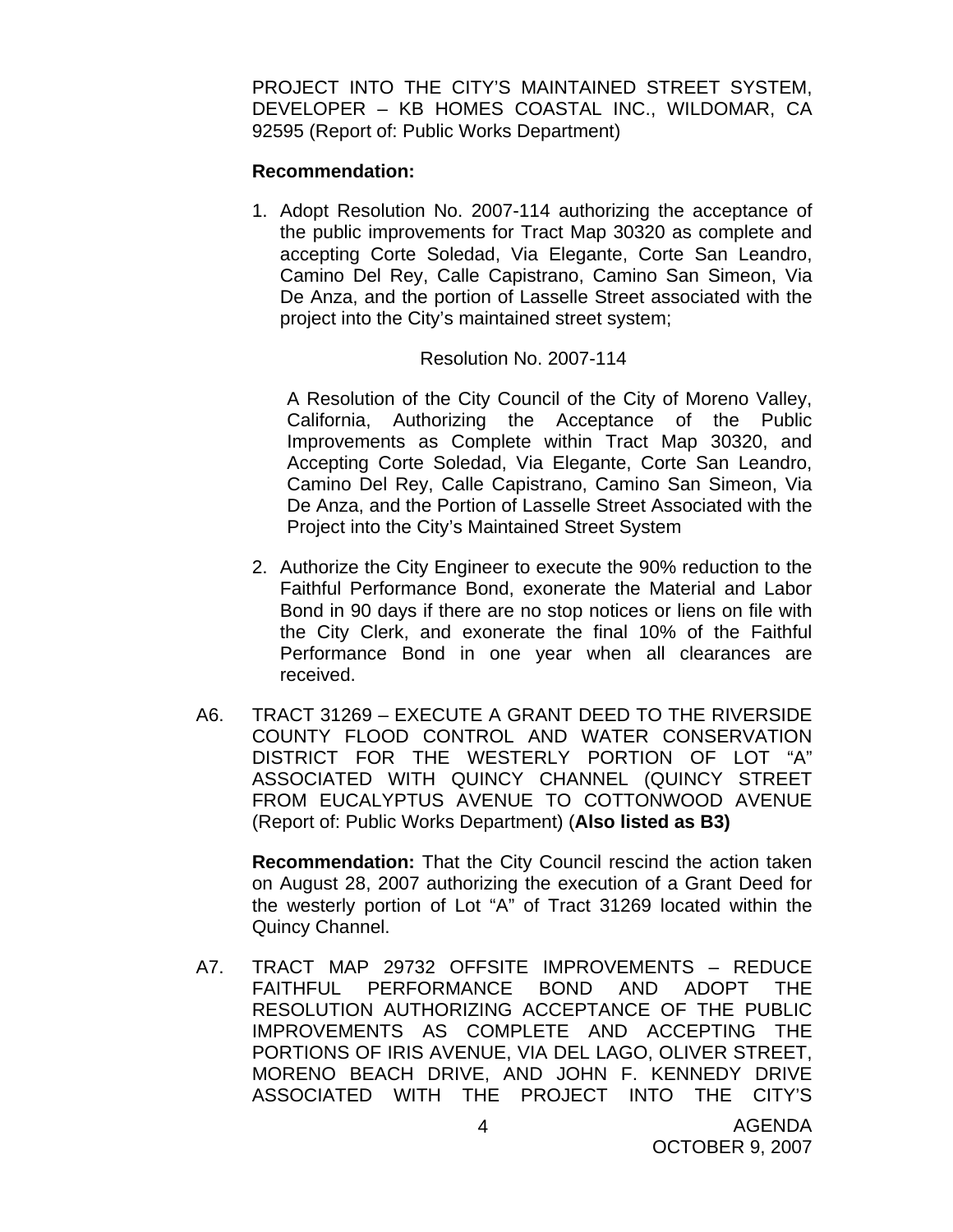MAINTAINED STREET SYSTEM, DEVELOPER – GREYSTONE HOMES, INC., TEMECULA, CA 92591 (Report of: Public Works Department)

#### **Recommendation:**

1. Adopt Resolution No. 2007-115 authorizing the acceptance of the public improvements for Tract Map 29732 offsite improvements as complete and accepting the portions of Iris Avenue, Via Del Lago, Oliver Street, Moreno Beach Drive, and John F. Kennedy Drive associated with the project into the City's maintained street system;

#### Resolution No. 2007-115

 A Resolution of the City Council of the City of Moreno Valley, California, Authorizing the Acceptance of the Public Improvements as Complete within Tract Map 29732 Offsite Improvements, and Accepting the Portions of Iris Avenue, Via Del Lago, Oliver Street, Moreno Beach Drive, and John F. Kennedy Drive Associated with the Project into the City's Maintained Street System

- 2. Authorize the City Engineer to execute the 90% reduction to the Faithful Performance Bond, exonerate the Material and Labor Bond in 90 days if there are no stop notices or liens on file with the City Clerk, and exonerate the final 10% of the Faithful Performance Bond in one year when all clearances are received.
- A8. PARCEL MAP 35066 APPROVE FINAL MAP, EAST OF INDIAN STREET, NORTH SIDE OF EUCALYPTUS AVENUE, DEVELOPER: SURESH CHANDRA, UPLAND, CA 91784 (Report of: Public Works Department)

#### **Recommendation:**

- 1. Approve Parcel Map 35066; and
- 2. Authorize the City Clerk to sign the map and transmit said map to the County Recorder's Office for recordation.
- A9. TRACT MAP 25883 SINGLE FAMILY RESIDENTIAL EXONERATION OF BONDS FOR BUS TURN-OUT AND EXONERATION OF TUMF IN-LIEU FEES, SOUTHEAST CORNER OF DRACAEA AVENUE AND LASSELLE STREET, DEVELOPER: MORENO VALLEY INVESTOR, LLC, FONTANA, CA 92335 (Report of: Public Works Department)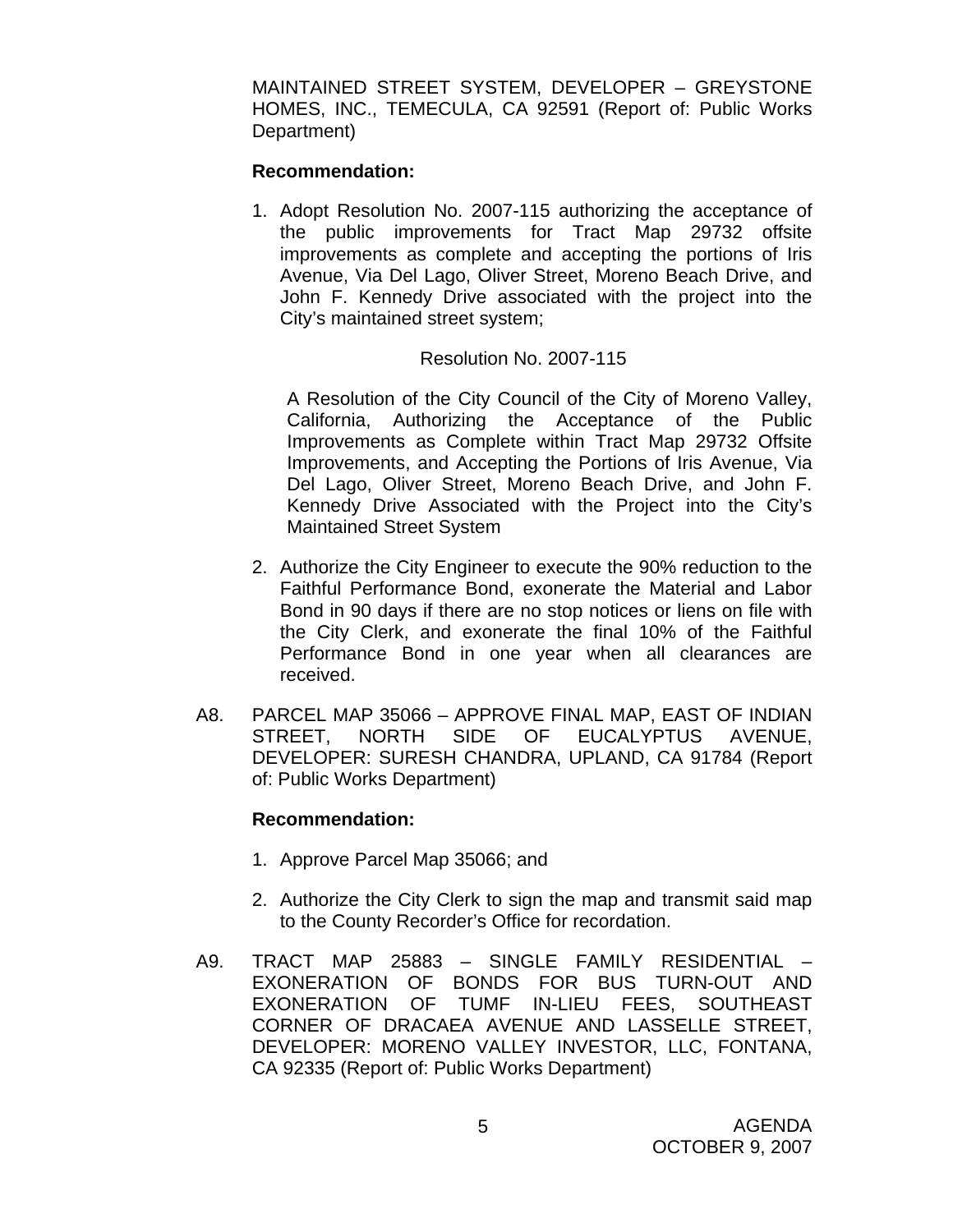#### **Recommendation:**

- 1. Authorize the City Engineer to exonerate the bonds for Tract 25883 Bus Turn-out; and
- 2. Authorize the City Engineer to exonerate the Letter of Credit for the Transportation Uniform Mitigation Fee (TUMF) in-lieu fees.
- A10. SECOND AMENDMENT TO AGREEMENT FOR PROFESSIONAL CONSULTANT SERVICES WITH NORRIS-REPKE, INC.

#### **Recommendation:**

- 1. Approve the "Second Amendment to Agreement for Professional Consultant Services" with Norris-Repke, Inc. (Norris-Repke), 400 N. Tustin Avenue, Suite 230, Santa Ana, CA 92705, to provide Professional Consultant Services;
- 2. Authorize the City Manager to execute the "Second Amendment to Agreement for Professional Consultant Services" with Norris-Repke; and
- 3. Authorize a Purchase Order to Norris-Repke in the amount of \$250,000.00 when the "Second Amendment to Agreement for Professional Consultant Services" has been signed by all parties.
- A11. TRACT MAP 32018 A PORTION OF LOT 63 EXECUTE A QUITCLAIM OF EASEMENT TRANSFERRING THE CITY'S TITLE INTEREST IN A LANDSCAPE EASEMENT TO THE UNDERLYING FEE PROPERTY OWNER, COTTONWOOD AVENUE BETWEEN PERRIS BOULEVARD AND KITCHING STREET, DEVELOPER: YH COTTONWOOD LLC, RANCHO CUCAMONGA, CA 91730 (Report of: Public Works Department)

## **Recommendation:**

- 1. Authorize the Mayor to execute the Quitclaim of Easement over a portion of Lot 63 transferring the City's title interest in a landscape easement recorded on Tract Map 32018, filed on September 6, 2005, as Instrument No. 734988, in the Official Records of Riverside County, California, to the underlying fee property owner; and
- 2. Direct the City Clerk to forward the signed Quitclaim of Easement to the County Recorder's Office for recordation.
- A12. CITY COUNCIL REPORTS ON REIMBURSABLE ACTIVITIES (Report of: City Clerk's Department)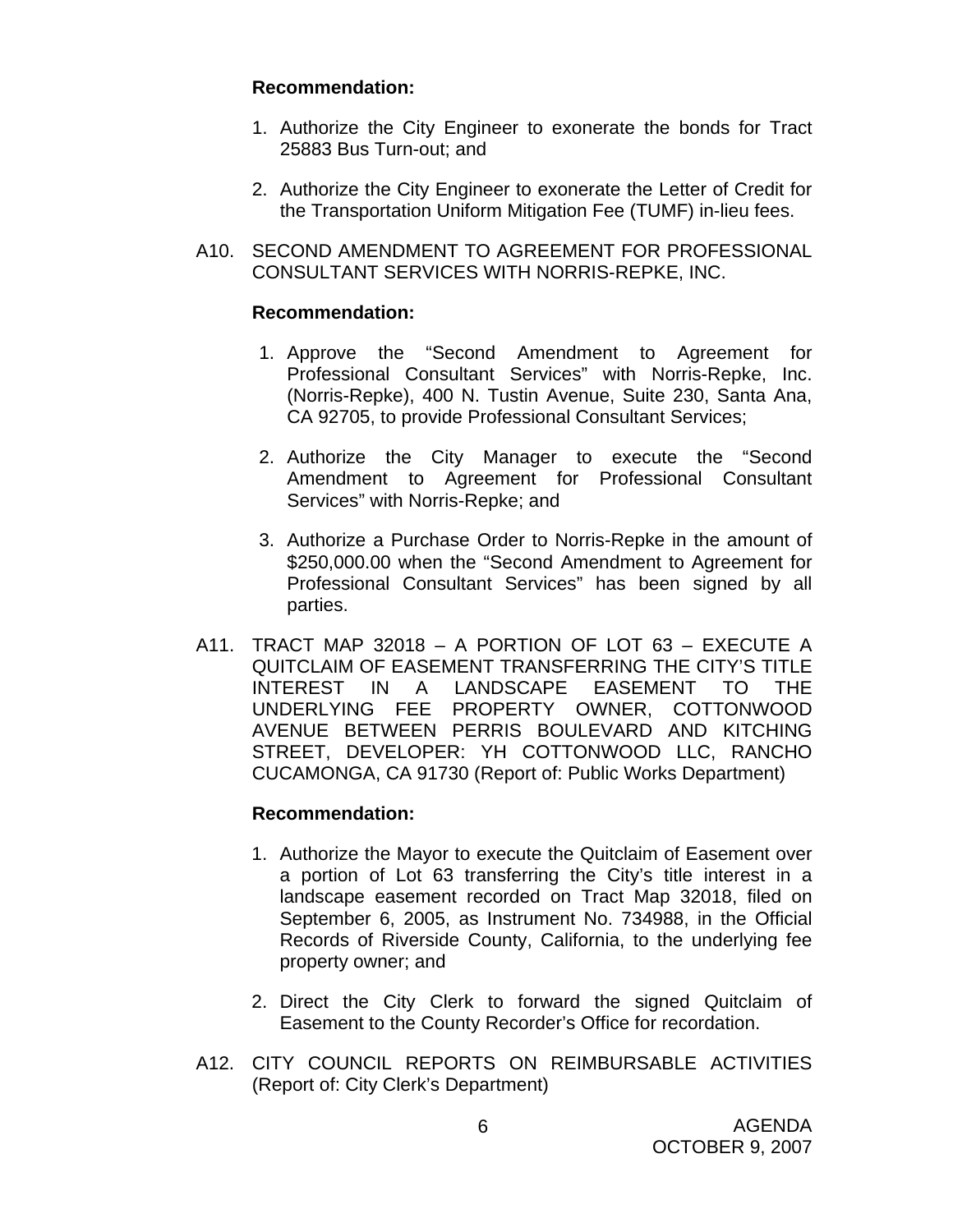**Recommendation:** Receive and file the Reports on Reimbursable Activities for the period of September 19 – October 2, 2007.

#### **B. CONSENT CALENDAR** - **COMMUNITY SERVICES DISTRICT**

B1. ORDINANCES - READING BY TITLE ONLY

**Recommendation**: Waive reading of all Ordinances.

B2. MINUTES - REGULAR MEETING OF SEPTEMBER 25, 2007 (Report of: City Clerk's Department)

**Recommendation:** Approve as submitted.

B3. TRACT 31269 – EXECUTE A GRANT DEED TO THE RIVERSIDE COUNTY FLOOD CONTROL AND WATER CONSERVATION DISTRICT FOR THE WESTERLY PORTION OF LOT "A" ASSOCIATED WITH QUINCY CHANNEL (QUINCY STREET FROM EUCALYPTUS AVENUE TO COTTONWOOD AVENUE (Report of: Public Works Department) (**Also listed as A6)**

**Recommendation:** Authorize the President of the Board of Directors of the Community Services District to accept the westerly portion of Lot "A" and authorize the execution of the Grant Deed for that portion of Lot "A" of Tract 31269 located within the Quincy Channel, thereby, transferring the CSD's fee-title interest to the Riverside County Flood Control and Water Conservation District (the District)

B4. RECOMMENDATION TO ENTER INTO AN AGREEMENT WITH GAMEDAY SPORT AND EDUCATION, LLC (Report of: Parks & Community Services Department)

**Recommendation:** Authorize the City Manager to enter into an agreement with GameDay Sport and Education, LLC, to provide an enrichment sport and exercise program covering the next three years for the After School Education and Safety Program Grant (ASES) and direct the Finance Director to issue a purchase order in the amount of \$552,219.

#### **C. CONSENT CALENDAR** - **COMMUNITY REDEVELOPMENT AGENCY**

C1. ORDINANCES - READING BY TITLE ONLY

**Recommendation**: Waive reading of all Ordinances.

C2. MINUTES - REGULAR MEETING OF SEPTEMBER 25, 2007 (Report of: City Clerk's Department)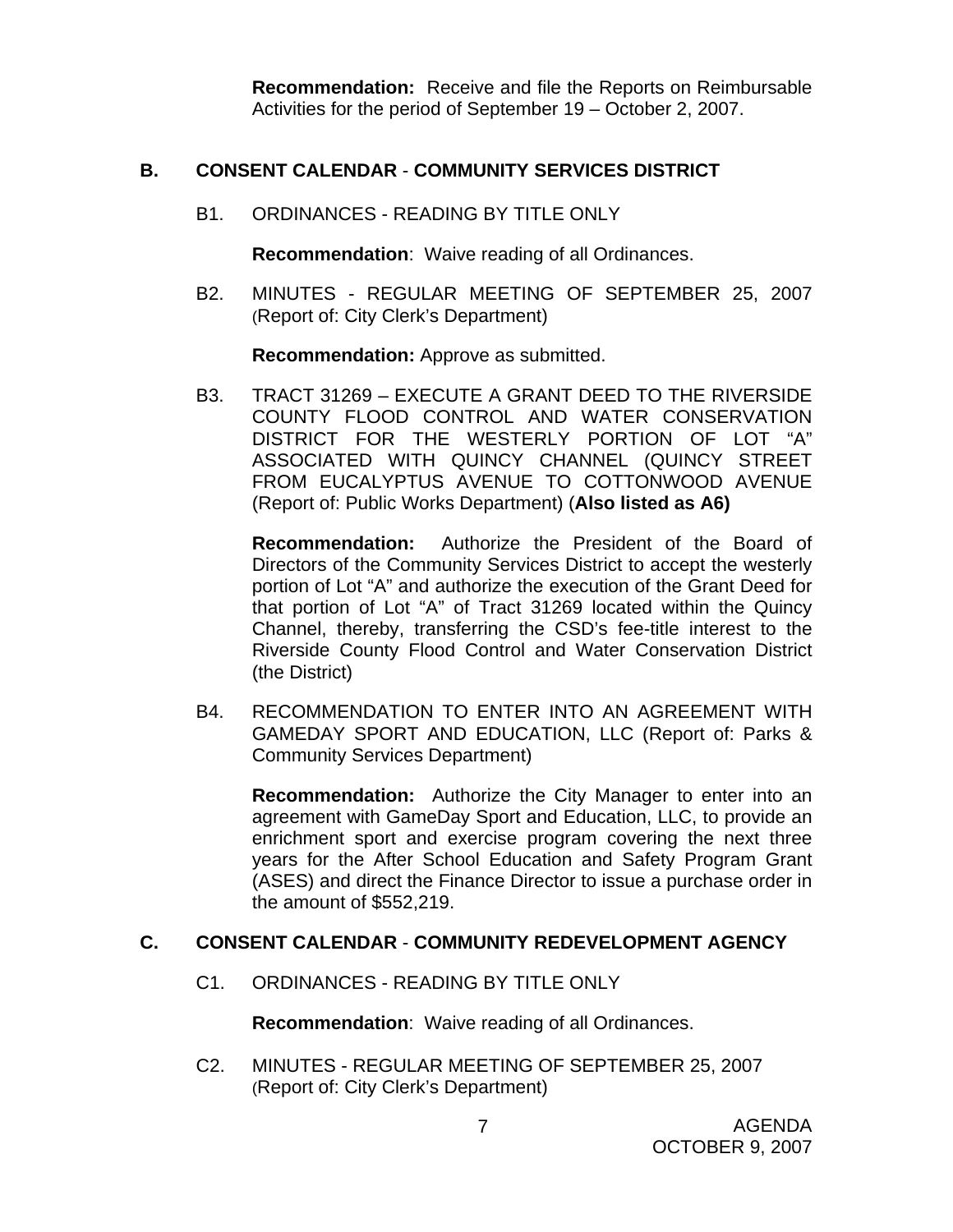**Recommendation:** Approve as submitted.

## **D. CONSENT CALENDAR** - **BOARD OF LIBRARY TRUSTEES**

D1. ORDINANCES - READING BY TITLE ONLY

**Recommendation**: Waive reading of all Ordinances.

D2. MINUTES - REGULAR MEETING OF SEPTEMBER 25, 2007 (Report of: City Clerk's Department)

**Recommendation:** Approve as submitted.

## **E. PUBLIC HEARINGS**

Questions or comments from the public on a Public Hearing matter are limited to five minutes per individual and must pertain to the subject under consideration.

 Those wishing to speak should complete and submit a GOLDENROD speaker slip to the Bailiff.

E1. PUBLIC HEARING REGARDING MAIL BALLOT PROCEEDINGS FOR: TENTATIVE TRACT 34407 (AND ALL AFFECTED PHASES), BALLOTED ITEM: NPDES; TENTATIVE PARCEL MAP 35150, BALLOTED ITEM: NPDES; TENTATIVE TRACT 35514 (AND ALL AFFECTED PHASES), BALLOTED ITEMS: NPDES AND CSD ZONE E-4 (HIGH-SERVICE-LEVEL PARKWAY LANDSCAPE MAINTENANCE); AND TENTATIVE PARCEL MAP 34572, BALLOTED ITEMS: NPDES AND CSD ZONE M (COMMERCIAL, INDUSTRIAL, AND MULTIFAMILY IMPROVED MEDIAN MAINTENANCE) (Report of: Public Works Department)

#### **Recommendation:**

- 1. That the City Council after conducting the public hearing to accept public comment:
	- a. Tabulate the National Pollutant Discharge Elimination System (NPDES) ballots for Tentative Tract 34407 (and all affected phases); Tentative Parcel Map 35150; Tentative Tract 35514 (and all affected phases), and Tentative Parcel Map 34572;
	- b. Verify and accept the results of the mail ballot proceedings as identified on the Official Tally Sheet and Assessor Parcel Number (APN) listing;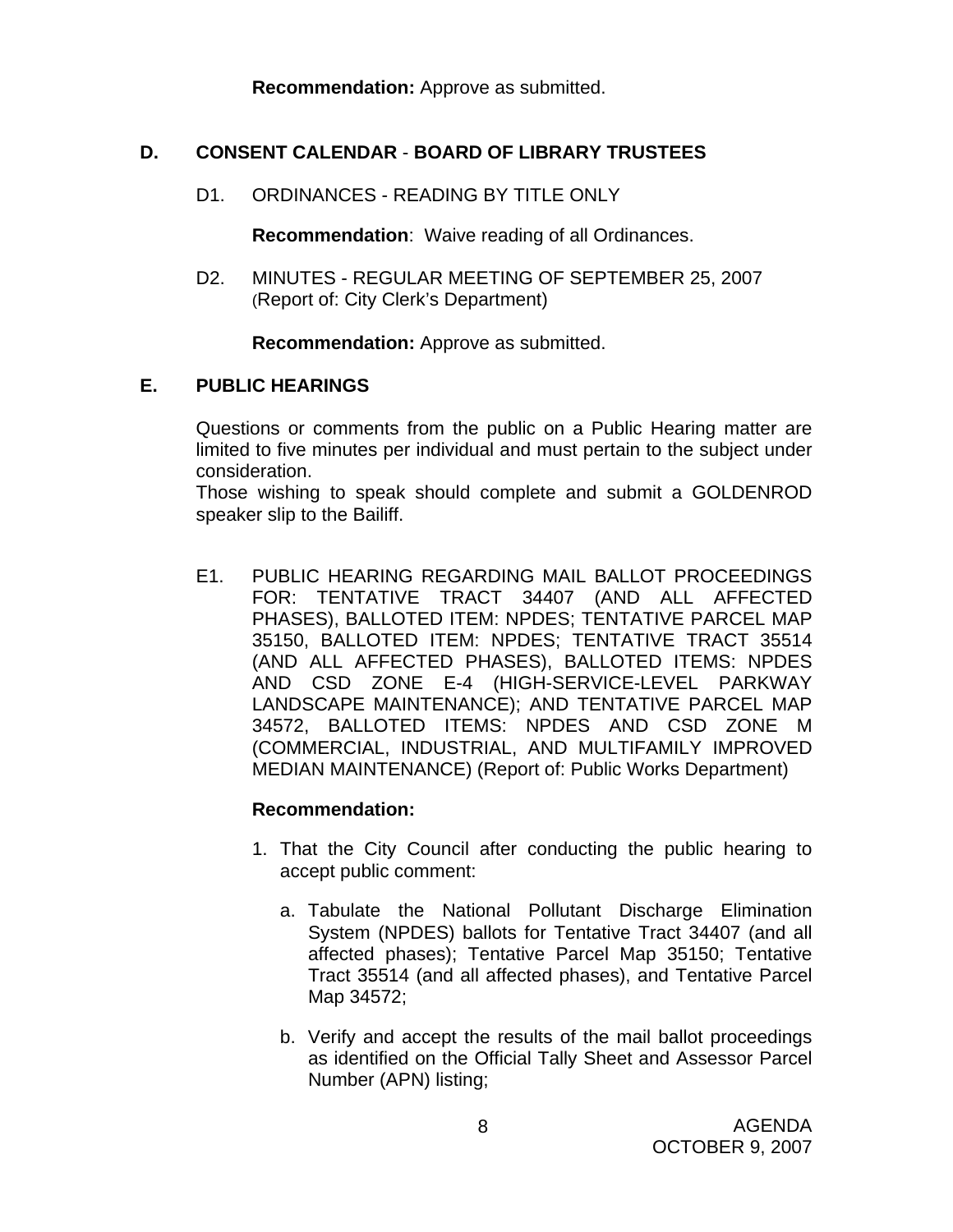- c. Receive and file with the City Clerk's office the accepted Official Tally Sheet and APN listing; and
- d. If approved, authorize and impose the NPDES maximum residential regulatory rate to Tentative Tract 34407 (and all affected phases) and the NPDES maximum commercial/industrial regulatory rate to Tentative Parcel Map 35150, Tentative Tract 35514 (and all affected phases), and Tentative Parcel Map 34572.
- 2. That the Community Services District after conducting the public hearing to accept public comment:
	- a. Tabulate the CSD ballots for Tentative Tract 35514 (and all affected phases) and Tentative Parcel Map 34572;
	- b. Verify and accept the results of the mail ballot proceedings as identified on the Official Tally Sheet and APN listing;
	- c. Receive and file with the City Clerk's office the accepted Official Tally Sheet and APN listing; and
	- d. If approved, authorize and impose the CSD Zone E-4 (High-Service-Level Parkway Landscape Maintenance) annual acreage charge for Tentative Tract 35514 and the CSD Zone M (Commercial, Industrial, and Multifamily Improved Median Maintenance) annual charge to Tentative Parcel Map 34572.
- E2. A PUBLIC HEARING TO AMEND THE CITY'S ZONING ATLAS FOR VARIOUS PROPERTIES CITYWIDE FROM R5 (RESIDENTIAL – 5) AND R10 (RESIDENTIAL-10) TO RS10 (RESIDENTIAL SINGLE-FAMILY-10) TO PROVIDE CONSISTENCY WITH THE RECENT ADOPTION OF THE CITY'S COMPREHENSIVE GENERAL PLAN LAND USE MAP AND PROVIDE FLEXIBILITY FOR FUTURE ADDITIONS WITHIN SMALL LOT SINGLE-FAMILY RESIDENTIAL SUBDIVISIONS. THE APPLICANT IS THE CITY OF MORENO VALLEY PLANNING DIVISION. (Report of: Community Development Department)

**Recommendation:** That the City Council:

- 1. Recognize that the proposed consistency item to the General Plan (PA06-0158) is consistent with the previously certified Final Environmental Impact Report for the comprehensive General Plan amendment (SCH #200091075) pursuant to Section 15168 of the California Environmental Quality Act (CEQA) Guidelines; and
- 2. Introduce Ordinance No. 756 thereby approving PA06-0158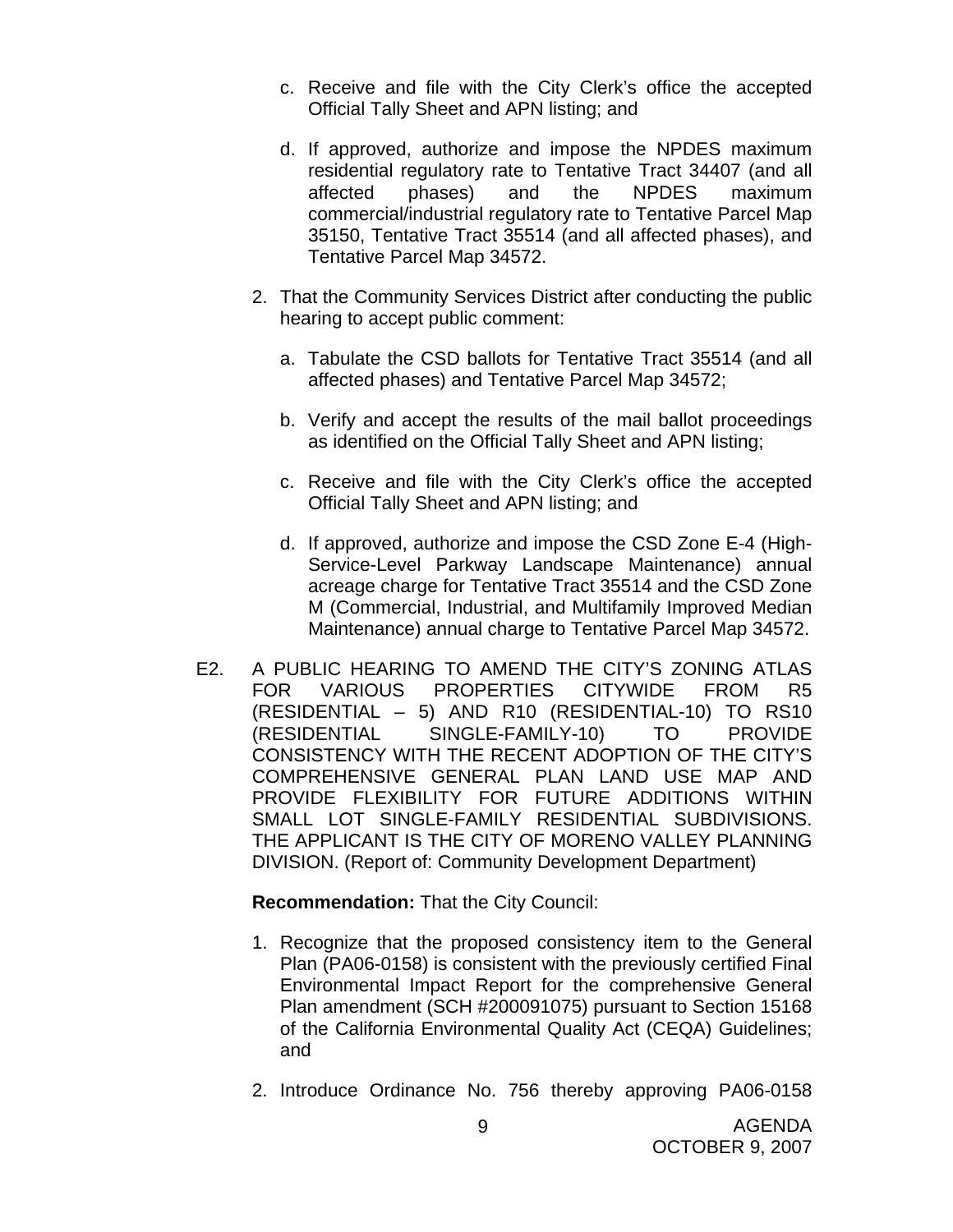(Change of Zone), including changes to the zoning atlas from R5 (Residential 5) and R10 (Residential 10) to RS10 (Residential single-family-10) for numerous residential properties citywide, based on the findings in the City Council Ordinance.

#### Ordinance No. 756

 An Ordinance of the City Council of the City of Moreno Valley, California, Amending the Official Zoning Atlas of said City, Approving Change of Zone PA06-0158 for Various Locations within the City of Moreno Valley Consistent with the Comprehensive Update to the City's General Plan Land Use Map and Finding that the Application is Consistent with the Previously Certified Final Program Environmental Impact Report (SCH#200091075) Pursuant to Section 15168 of the California Environmental Quality Act (CEQA) Guidelines

E3. A PUBLIC HEARING REGARDING PA07-0006, A PROPOSAL TO AMEND TITLE 9 OF THE MUNICIPAL CODE, SUBMITTED BY THE COMMUNITY DEVELOPMENT DEPARTMENT OF THE CITY OF MORENO VALLEY, AMENDING MUNICIPAL CODE PROVISIONS REGARDING CHURCHES AND SIMILAR ASSEMBLY USES, RETAIL USE, TOWING, ADMINISTRATIVE REVOCATION OF ADMINISTRATIVE APPROVALS, APPEAL PERIOD OF GENERAL PLAN AMENDMENTS, LANDSCAPING SETBACKS, NEW APPLICATIONS FOLLOWING DENIAL, AND MULTIPLE FAMILY DEVELOPMENT STANDARDS. (Report of: Community Development Department)

**Recommendation:** That the City Council conduct a public hearing regarding PA07-0006, and

- 1. Find that PA07-0006 is exempt from the California Environmental Quality Act (CEQA) pursuant to Section 15061 of the CEQA Guidelines; and
- 2. Introduce Ordinance No. 757 thereby approving PA07-0006, amending various sections of Title 9 of the City of Moreno Valley Municipal Code.

#### Ordinance No. 757

 An Ordinance of the City Council of the City of Moreno Valley, California, Amending Title 9 of the City of Moreno Valley Municipal Code Regarding Churches and Similar Assembly Uses, Retail Use, Towing, Administrative Revocation of Administrative Approvals, Landscaping Setbacks, New Applications Following Denial and Multiple-Family Development Standards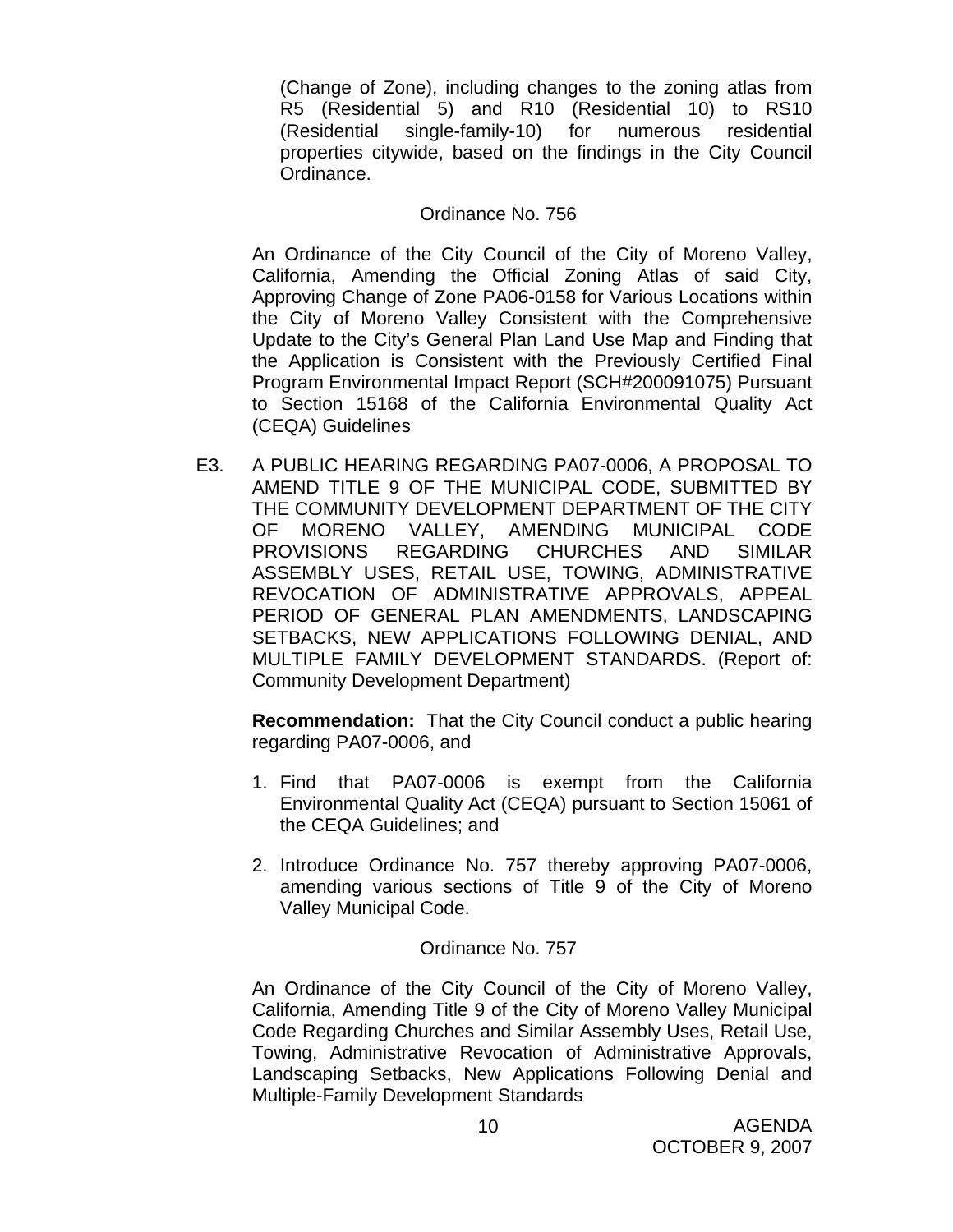## **F. ITEMS REMOVED FROM CONSENT CALENDARS FOR DISCUSSION OR SEPARATE ACTION**

## **G. REPORTS**

G1. APPOINTMENTS TO THE ARTS COMMISSION (Report of: City Clerk's Department)

**Recommendation:** That the City Council make the following appointments to the Arts Commission:

- 1. Appoint Debra Higgs, Robert E. Miller and Suzi Zuppardo as members with terms expiring June 30, 2008;
- 2. Appoint Ruth Van Hala, Patricia S. Korzec and Harvest Joy Riggio as members with terms expiring June 30, 2009;
- 3. Appoint Eric von Mizener as a member with a term expiring June 30, 2010;
- 4. Appoint Council Member Flickinger as the primary and Mayor Pro Tem Batey as alternate representative to the Arts Commission; and
- 5. Appoint Parks and Community Services Director Mike McCarty as the staff liaison to the Arts Commission.
- G2. AWARD OF CONTRACT AND APPROVAL OF SUPPLEMENTAL FUNDING FOR ERP SYSTEM REPLACEMENT PROJECT MANAGEMENT SERVICES (Report of: Administrative Services and Finance Departments)

**Recommendation:** That the City Council take the following actions:

- 1. Award the contract (Agreement for Professional Services) to Leckey Consulting, Inc. for ERP System Replacement Project Management Services and instruct the Finance Director to issue a purchase order for an amount not-to-exceed \$269,012; and
- 2. Approve an appropriation of \$175,000 utilizing project funds remaining from the original *OneWorld* implementation and carried forward to the current fiscal year, to supplement the \$95,000 in funding already available.
- G3. CITY MANAGER'S REPORT (Informational Oral Presentation not for Council action)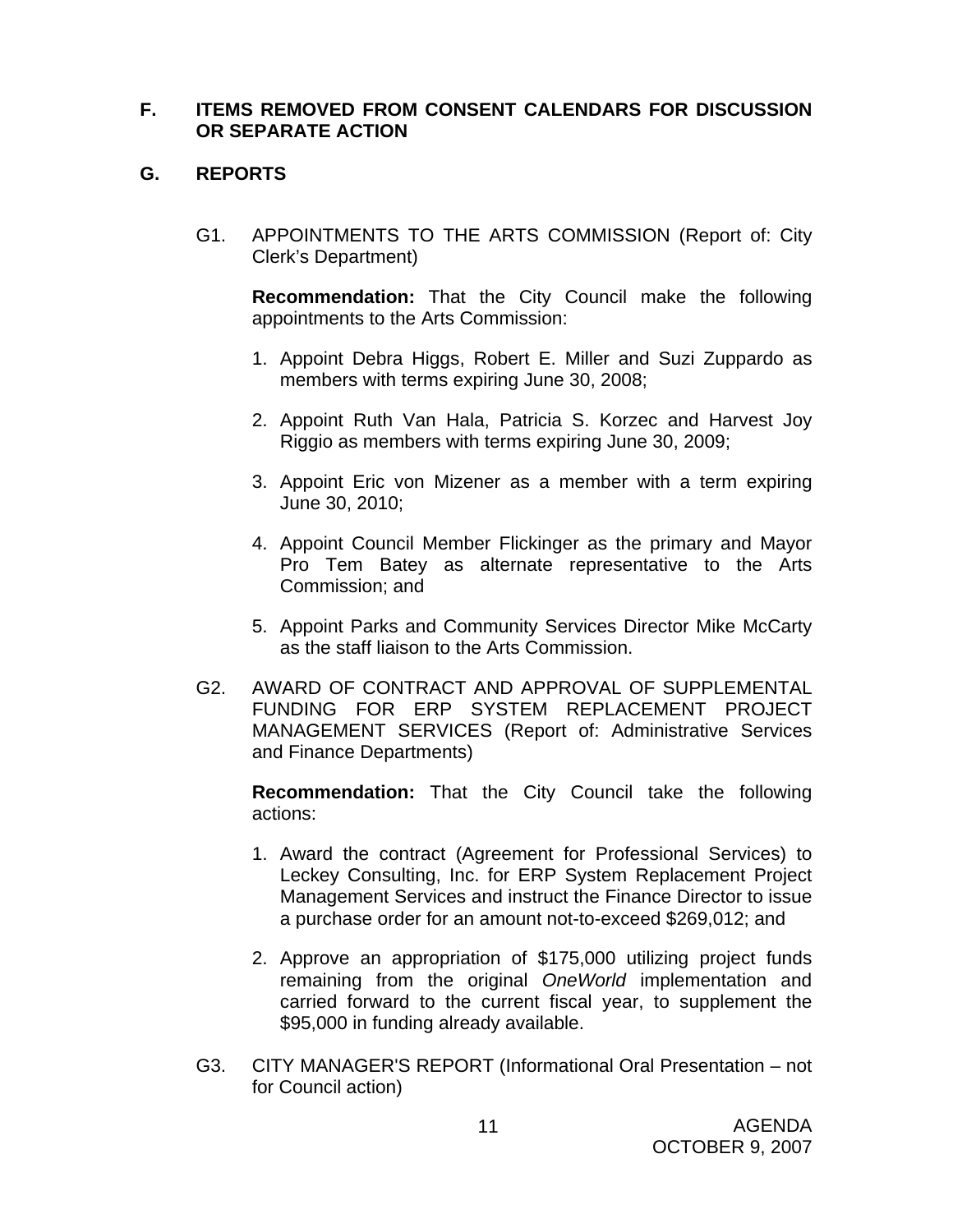## **H. LEGISLATIVE ACTIONS**

ORDINANCES - 1ST READING AND INTRODUCTION - NONE

ORDINANCES - 2ND READING AND ADOPTION

H1. ORDINANCE NO. 753 - AN ORDINANCE OF THE CITY COUNCIL OF THE CITY OF MORENO VALLEY, CALIFORNIA, APPROVING P06-133 (SPECIFIC PLAN AMENDMENT) TO CHANGE THE LAND USE FROM SP193C (COMMERCIAL) TO SP193MR (MEDIUM RESIDENTIAL) FOR ASSESSOR'S PARCEL NUMBER 304-260-007 APPROXIMATELY 10.31-NET ACRES LOCATED AT THE SOUTHWEST CORNER OF IRIS AVENUE AND VIA DEL LAGO (RECEIVED FIRST READING AND INTRODUCTION ON SEPTEMBER 25, 2007 BY A 4-0-1 VOTE, BATEY ABSENT)

## **Recommendation:** Adopt Ordinance No. 753

## Ordinance No. 753

An Ordinance of the City Council of the City of Moreno Valley, California, Approving P06-133 (Specific Plan Amendment) to Change the Land Use from SP193C (Commercial) to SP193MR (Medium Residential) for Assessor's Parcel Number 304-260-007 Approximately 10.31-Net Acres Located at the Southwest Corner of Iris Avenue and Via Del Lago

H2. ORDINANCE NO. 754 - AN ORDINANCE OF THE CITY COUNCIL OF THE CITY OF MORENO VALLEY, CALIFORNIA, APPROVING PA07-0067 (ZONE CHANGE) TO CHANGE THE LAND USE FROM BUSINESS PARK TO COMMUNITY COMMERCIAL FOR THE 3.49-ACRES LOCATED WITHIN PORTIONS OF PARCEL B AND PARCEL C OF LOT LINE ADJUSTMENT NO. 983 (RECEIVED FIRST READING AND INTRODUCTION ON SEPTEMBER 25, 2007 BY A 4-0-1 VOTE, BATEY ABSENT)

**Recommendation:** Adopt Ordinance No. 754

## Ordinance No. 754

An Ordinance of the City Council of the City of Moreno Valley, California, Approving PA07-0067 (Zone Change) to Change the Land Use From Business Park to Community Commercial for the 3.49-Acres Located Within Portions of Parcel B and Parcel C of Lot Line Adjustment No. 983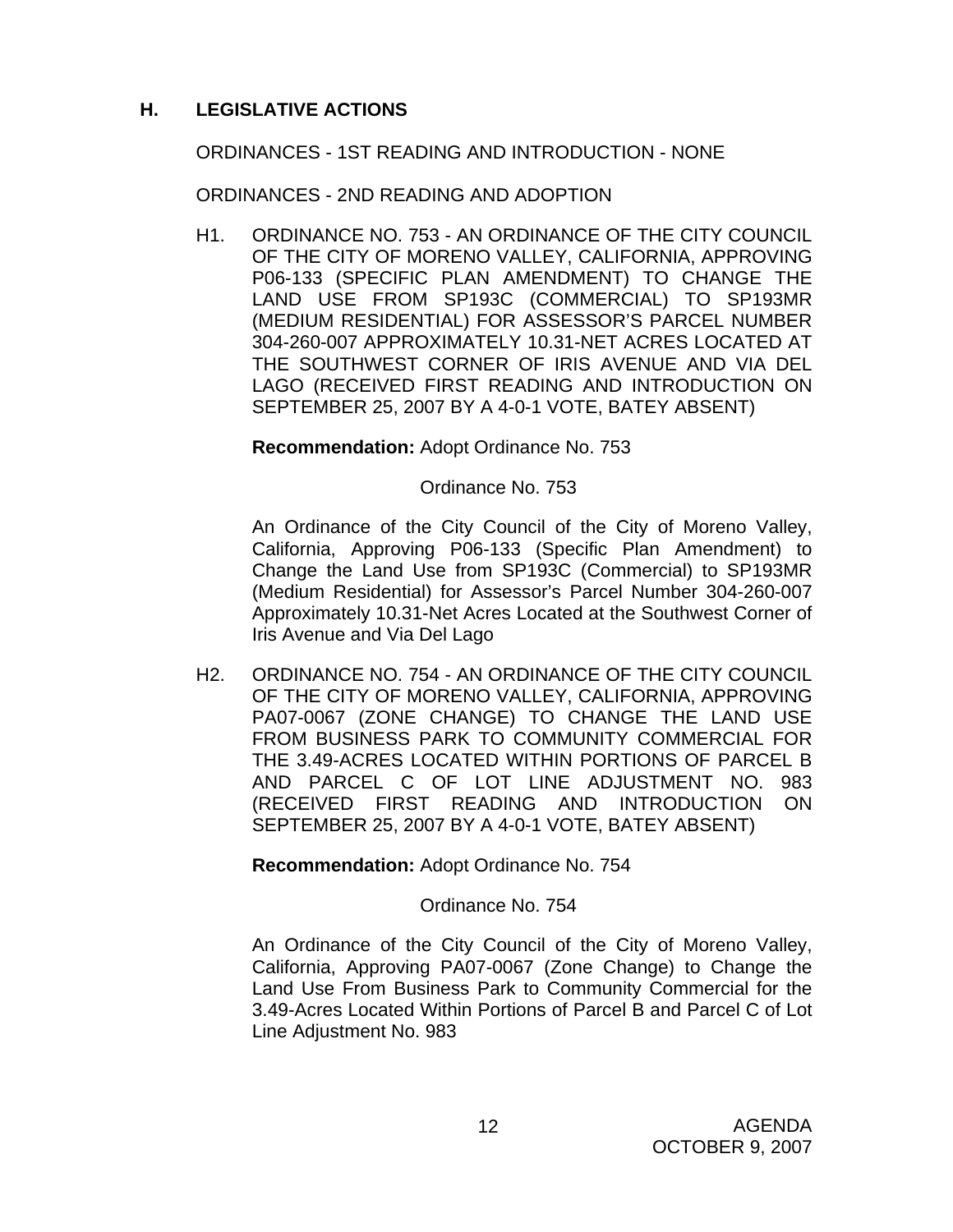H3. ORDINANCE NO. 755 - AN ORDINANCE OF THE CITY COUNCIL OF THE CITY OF MORENO VALLEY, CALIFORNIA, APPROVING PA07-0037 (ZONE CHANGE) TO CHANGE THE LAND USE FOR THE 1.77-NET ACRES OF ASSESSOR'S PARCEL NUMBER 291- 242-018 FROM OFFICE TO NEIGHBORHOOD COMMERCIAL (RECEIVED FIRST READING AND INTRODUCTION ON SEPTEMBER 25, 2007 BY A 4-0-1 VOTE, BATEY ABSENT)

**Recommendation:** Adopt Ordinance No. 755

Ordinance No. 755

An Ordinance of the City Council of the City of Moreno Valley, California, Approving PA07-0037 (Zone Change) to Change the Land Use for the 1.77-Net Acres of Assessor's Parcel Number 291- 242-018 from Office to Neighborhood Commercial

ORDINANCES - URGENCY ORDINANCES - NONE

RESOLUTIONS – NONE

PUBLIC COMMENTS **ON ANY SUBJECT NOT ON THE AGENDA** UNDER THE JURISDICTION OF THE CITY COUNCIL

Those wishing to speak should complete and submit a BLUE speaker slip to the Bailiff. There is a three-minute time limit per person. All remarks and questions shall be addressed to the presiding officer or to the City Council and not to any individual Council member, staff member or other person.

## **CLOSING COMMENTS AND/OR REPORTS OF THE CITY COUNCIL, COMMUNITY SERVICES DISTRICT, OR COMMUNITY REDEVELOPMENT AGENCY**